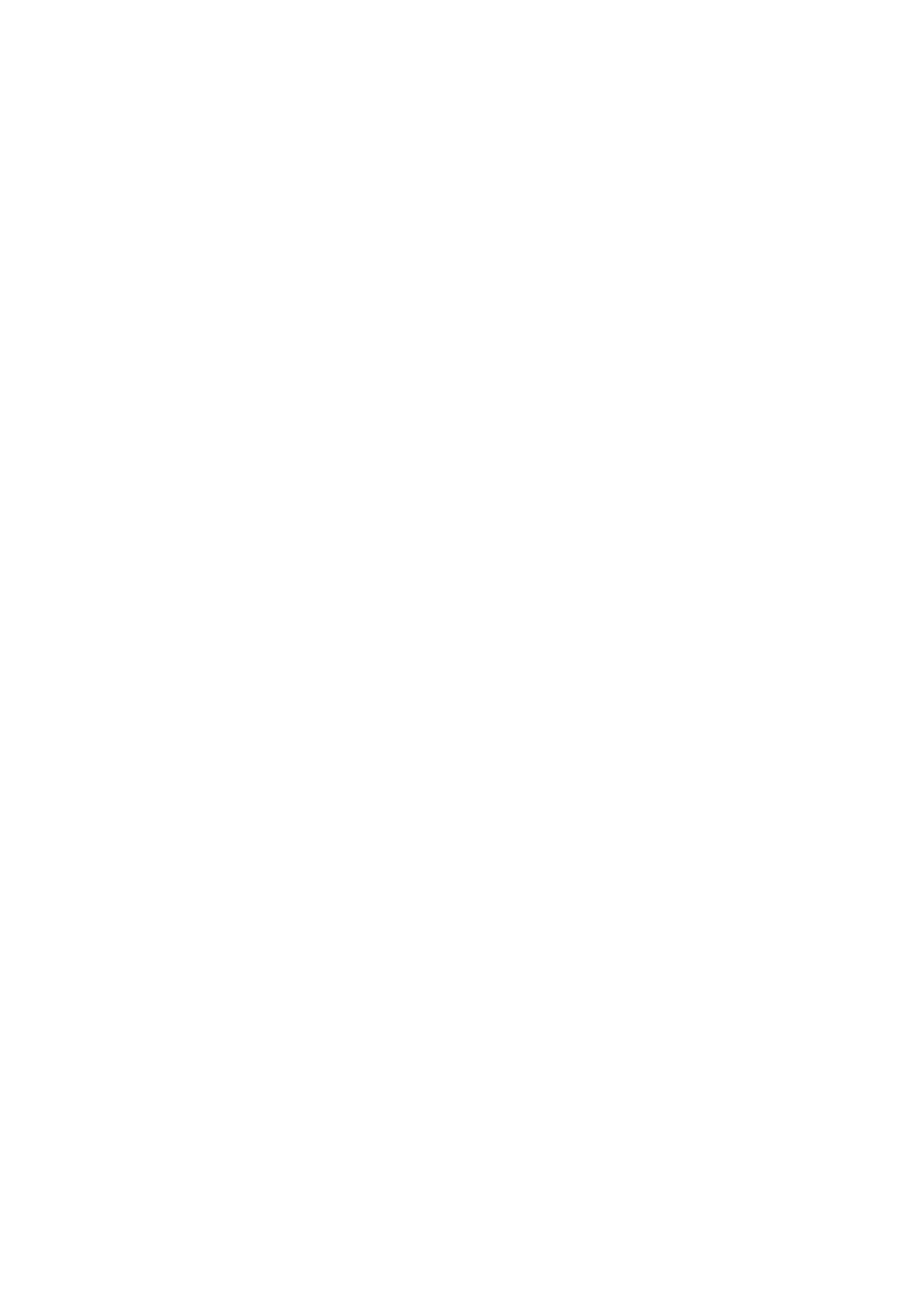*I certify that this PUBLIC BILL, which originated in the LEGISLATIVE COUNCIL, has finally passed the LEGISLATIVE COUNCIL and the LEGISLATIVE ASSEMBLY of NEW SOUTH WALES.*

*Legislative Council 2012* *Clerk of the Parliaments*



New South Wales

# **Marine Safety Amendment (Domestic Commercial Vessel National Law Application) Bill 2012**

Act No , 2012

An Act to amend the *Marine Safety Act 1998* to apply as a law of this State a national law relating to domestic commercial vessels; to make consequential amendments to that Act and to other legislation; and for other purposes.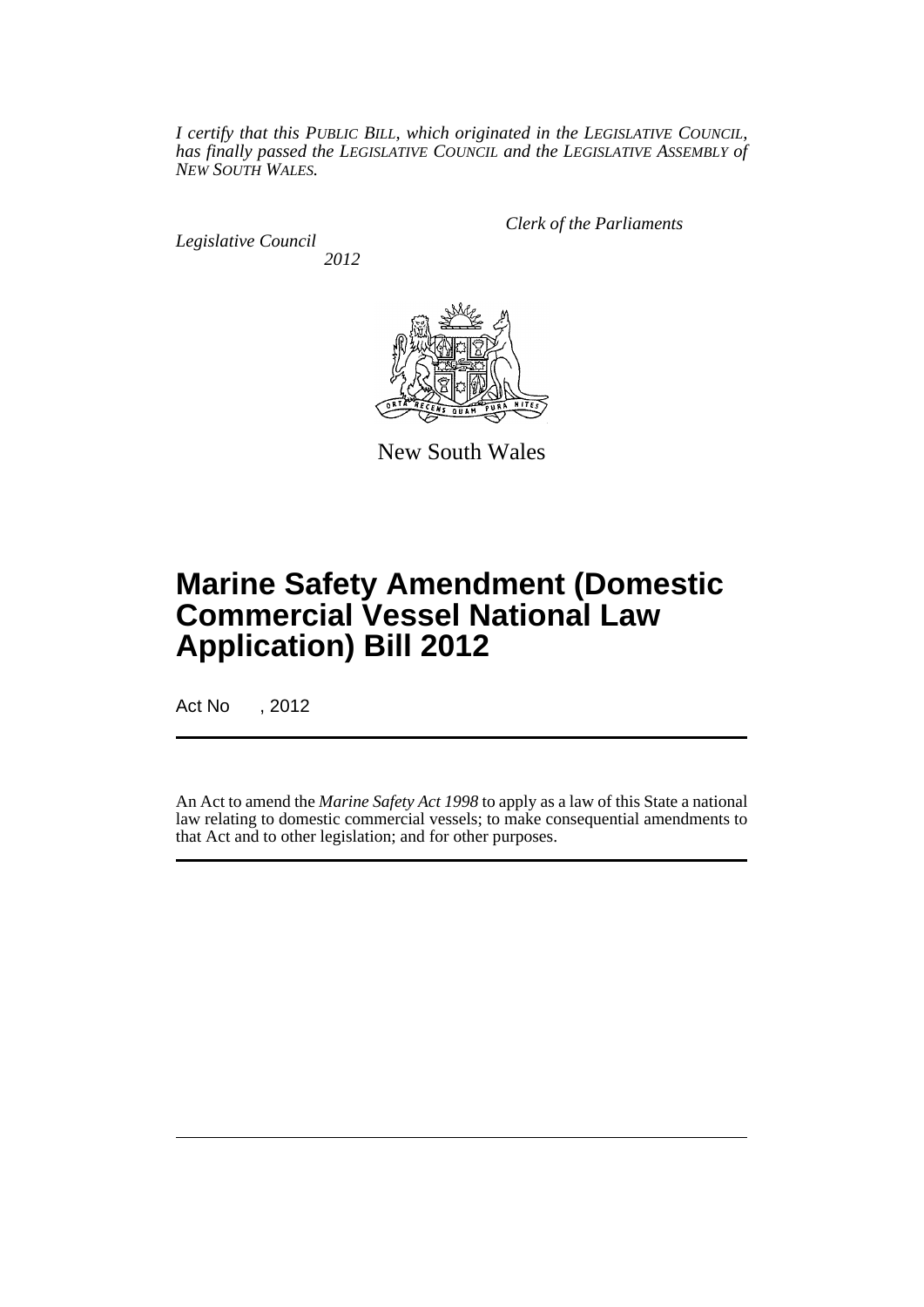## <span id="page-3-0"></span>**The Legislature of New South Wales enacts:**

## **1 Name of Act**

This Act is the *Marine Safety Amendment (Domestic Commercial Vessel National Law Application) Act 2012*.

## <span id="page-3-1"></span>**2 Commencement**

This Act commences on a day or days to be appointed by proclamation.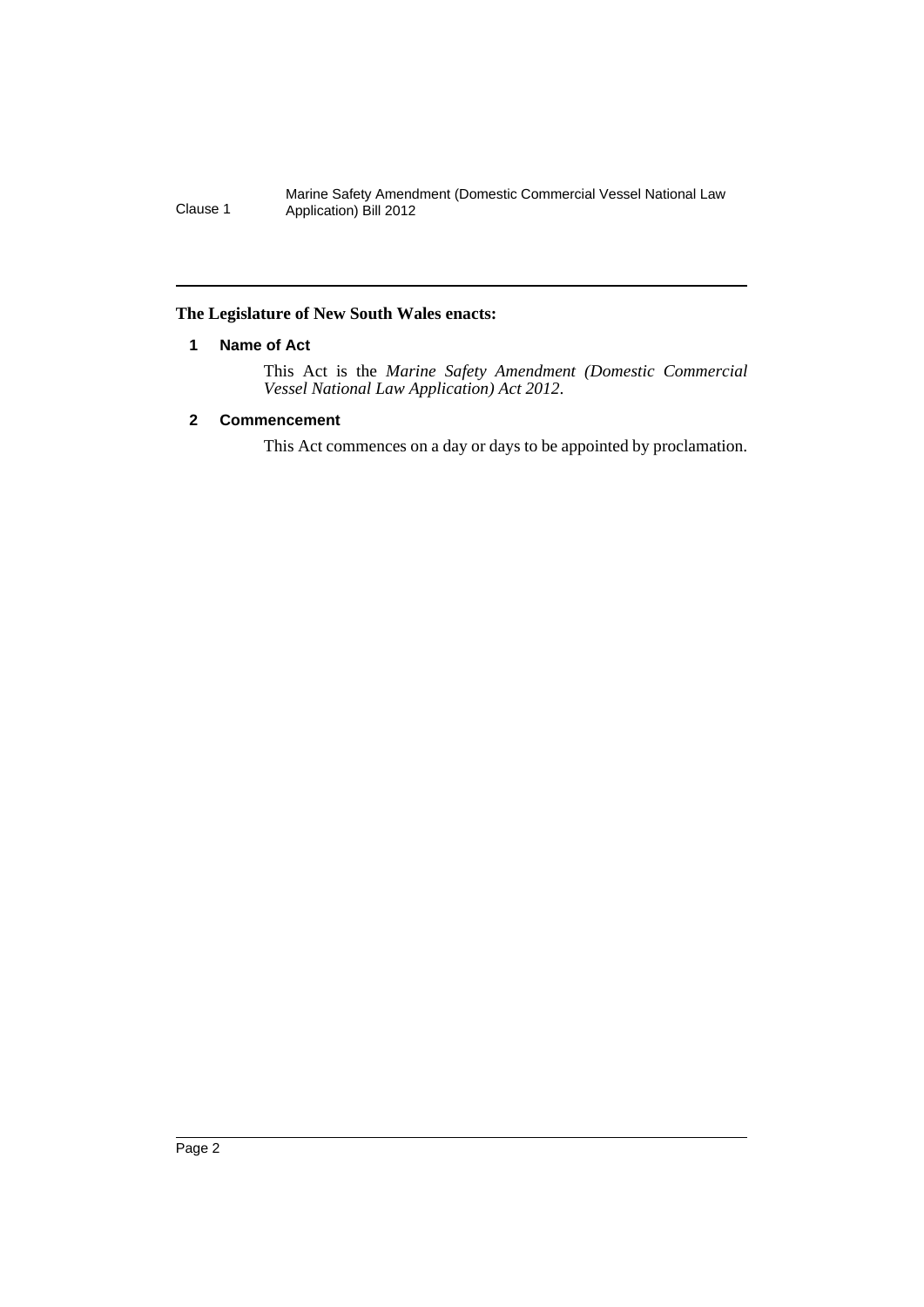Amendment of Marine Safety Act 1998 No 121 Schedule 1

# <span id="page-4-0"></span>**Schedule 1 Amendment of Marine Safety Act 1998 No 121**

#### **[1] Section 4 Definitions**

Omit the definitions of *Australian fishing vessel*, *commercial vessel*, *interstate voyage*, *pleasure craft* and *registrable vessel* from section 4 (1).

#### **[2] Section 4 (1)**

Insert in alphabetical order:

*commercial purpose* means a purpose for which a vessel is used that results in the vessel being a commercial vessel.

*commercial vessel* has the same meaning as *domestic commercial vessel* in the National law.

*National law* means:

- (a) the Commonwealth domestic commercial vessel national law within the meaning of section 9B, and
- (b) the applied provisions within the meaning of section 9B.

*National licence* means a certificate or unique identifier issued under the National law.

*regulated Australian vessel* has the same meaning as in the National law.

*State registrable vessel* is defined in section 49.

## **[3] Section 4 (1), definition of "overseas voyage"**

Omit "*Navigation Act 1912*". Insert instead "*Navigation Act 2012*".

## **[4] Section 6 Meaning of vessel "connected with this State"**

Insert ", or the National law," after "Commonwealth" in section 6 (b).

## **[5] Section 7 Meaning of "owner" of vessel**

Insert ", National licence" after "relevant marine safety licence" in section 7 (2) (a).

#### **[6] Section 8**

Omit the section. Insert instead:

#### **8 Vessels and waters to which Act applies**

(1) This Act applies to and in respect of the following vessels (and their owners, masters, crew and passengers):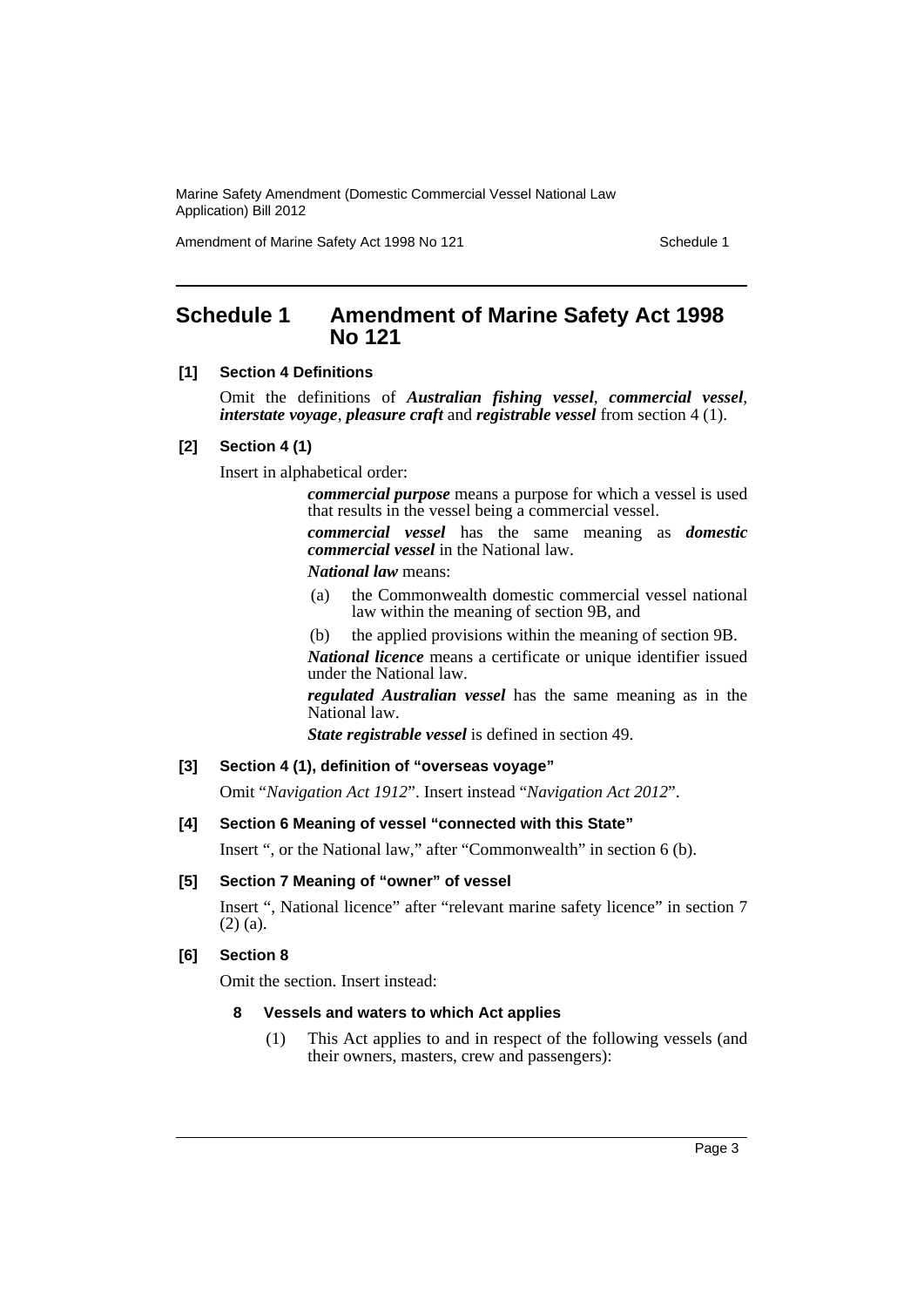- Schedule 1 Amendment of Marine Safety Act 1998 No 121
	- (a) all vessels that are in State waters (including vessels proceeding on overseas voyages),
	- (b) all vessels that are proceeding on voyages other than overseas voyages (including vessels that have left State waters), except recreational vessels while they are in the waters of or adjacent to another State or Territory of the Commonwealth,
	- (c) all vessels connected with this State, wherever they may be.
	- (2) Despite subsection (1), Parts 4 and 5 (other than sections 67 (b), 68A and 69) do not apply to or in respect of commercial vessels or regulated Australian vessels.
	- (3) This section is subject to any express provision of this Act to the contrary.
	- (4) The National law prevails over this Act to the extent of any inconsistency.

## **[7] Part 1A**

Insert after Part 1:

# **Part 1A Application of Commonwealth domestic commercial vessel national law**

## **Division 1 Preliminary**

#### **9A Purpose of Part**

- (1) The purpose of this Part is to adopt in this State a national approach to the regulation of marine safety in relation to domestic commercial vessels (the domestic commercial vessel national law).
- (2) Accordingly, this Part:
	- (a) applies the Commonwealth domestic commercial vessel national law as a law of this State, and
	- (b) makes provision to enable the Commonwealth domestic commercial vessel national law and the applied law of this State to be administered on a uniform basis by the Commonwealth (and by State officials as delegates of the Commonwealth) as if they constituted a single law of the Commonwealth.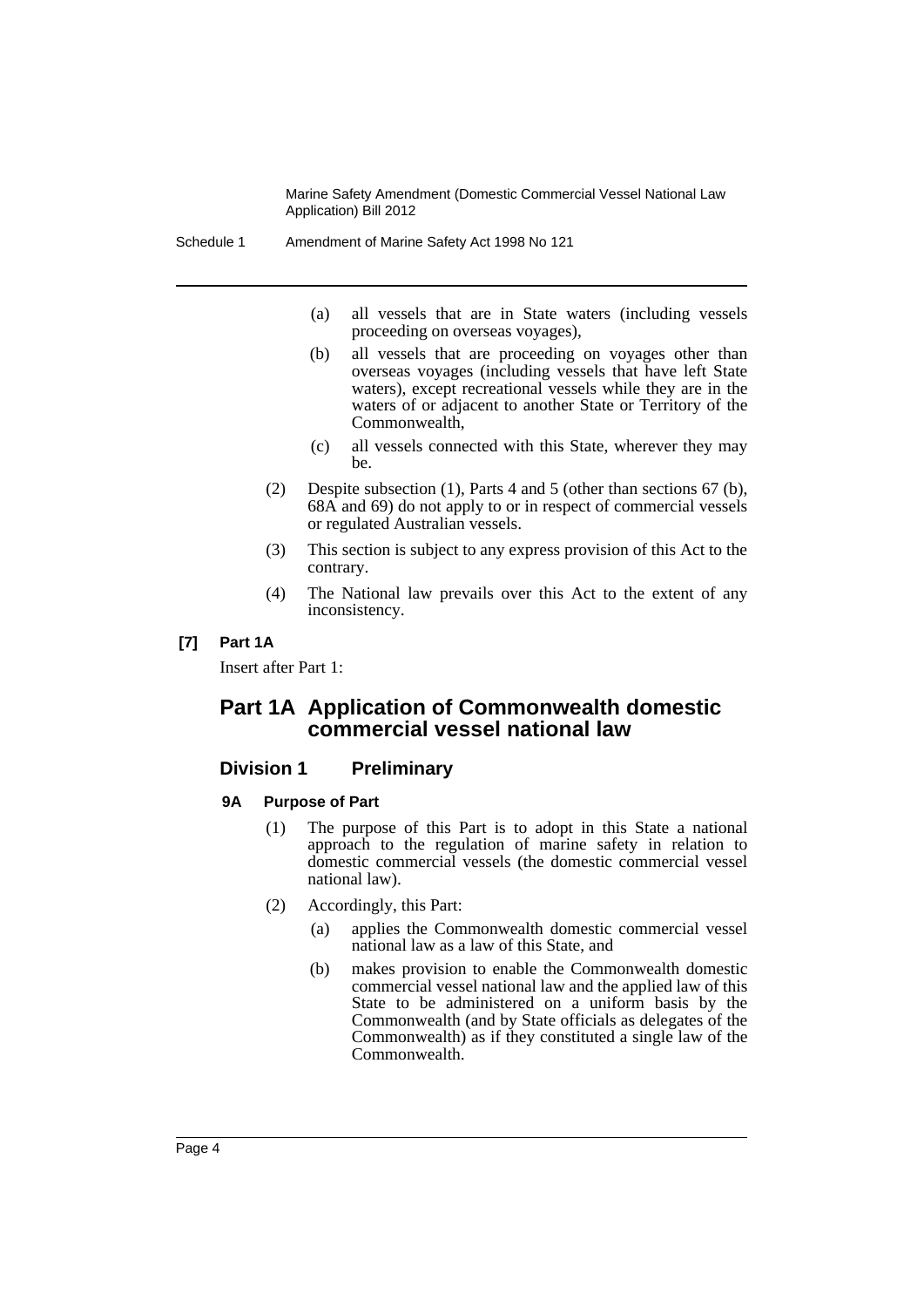Amendment of Marine Safety Act 1998 No 121 Schedule 1

#### **9B Definitions**

- (1) In this Part:
	- *applied provisions* means the Commonwealth domestic commercial vessel national law that applies as a law of this State because of section 9C.

*Commonwealth administrative laws* means the following Commonwealth Acts, regulations or other legislative instruments:

- (a) the *Administrative Appeals Tribunal Act 1975* (excluding Part IVA),
- (b) the *Freedom of Information Act 1982*,
- (c) the *Ombudsman Act 1976*,
- (d) the *Privacy Act 1988*,
- (e) the regulations and other legislative instruments in force under any of those Acts.

*Commonwealth domestic commercial vessel national law* means the provisions of the following Acts, regulations or other legislative instruments:

- (a) the *Marine Safety (Domestic Commercial Vessel) National Law* of the Commonwealth (being the provisions applying as a law of the Commonwealth because of section 4 of the *Marine Safety (Domestic Commercial Vessel) National Law Act 2012* of the Commonwealth),
- (b) the regulations and other legislative instruments in force under that Law,
- (c) any other provision of a Commonwealth Act (or of a regulation or other legislative instrument in force under a Commonwealth Act) that is of a savings or transitional nature consequent on the enactment or amendment of that Law.
- (2) Terms used in this Part and also in the Commonwealth domestic commercial vessel national law have the same meanings in this Part as they have in that law.
- (3) In this Part, a reference to a Commonwealth Act includes a reference to:
	- (a) that Commonwealth Act, as amended and in force for the time being, and
	- (b) an Act enacted in substitution for that Act and, if it is amended, as amended and in force for the time being.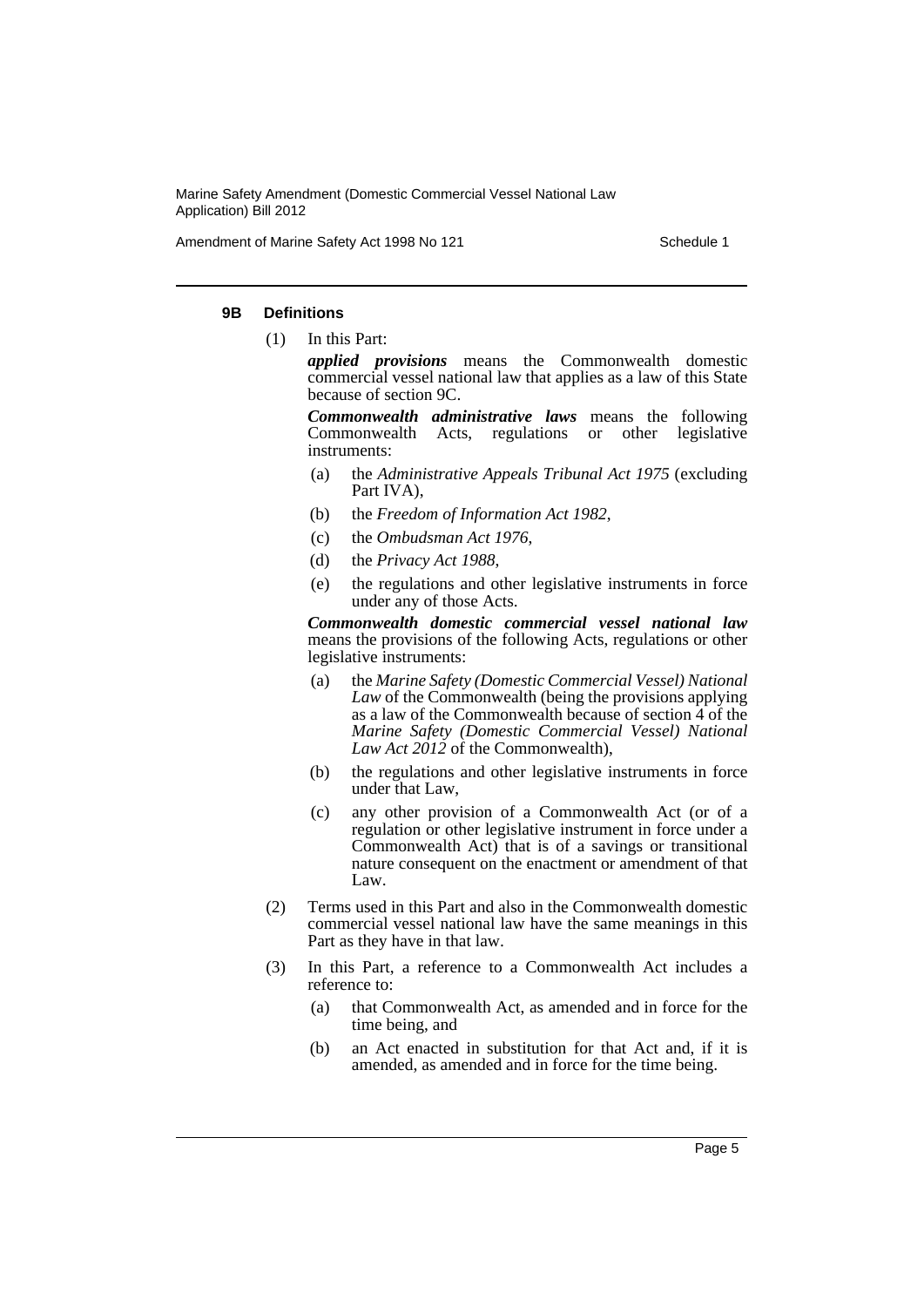# **Division 2 The applied provisions**

#### **9C Application of Commonwealth laws as laws of this State**

- (1) The Commonwealth domestic commercial vessel national law, as in force from time to time, applies as a law of this State.
- (2) The Commonwealth domestic commercial vessel national law so applies as if it extended to matters in relation to which this State may make laws:
	- (a) whether or not the Commonwealth may make laws in relation to those matters, and
	- (b) even though the Commonwealth domestic commercial vessel national law provides that it applies only to specified matters with respect to which the Commonwealth may make laws.
- (3) Subsection (2) does not operate to exclude a law of this State relating to marine safety that would not otherwise be excluded by the Commonwealth domestic commercial vessel national law.
- (4) The regulations made under this Act may provide that the Commonwealth domestic commercial vessel national law applies under this section as if an amendment to that law:
	- (a) made by a law of the Commonwealth, and
	- (b) specified in the regulations made under this Part,
	- had not taken effect.

#### **9D Interpretation of Commonwealth domestic commercial vessel national law**

- (1) The *Acts Interpretation Act 1901* of the Commonwealth applies as a law of this State in relation to the interpretation of the applied provisions, and so applies as if the applied provisions were a Commonwealth Act or were regulations or other legislative instruments under a Commonwealth Act, as the case requires.
- (2) The *Interpretation Act 1987* does not apply to the applied provisions.

## **Division 3 Functions and powers under applied provisions**

#### **9E Functions and powers of National Regulator and other authorities and officers**

The National Regulator and other authorities and officers referred to in the applied provisions have the same functions and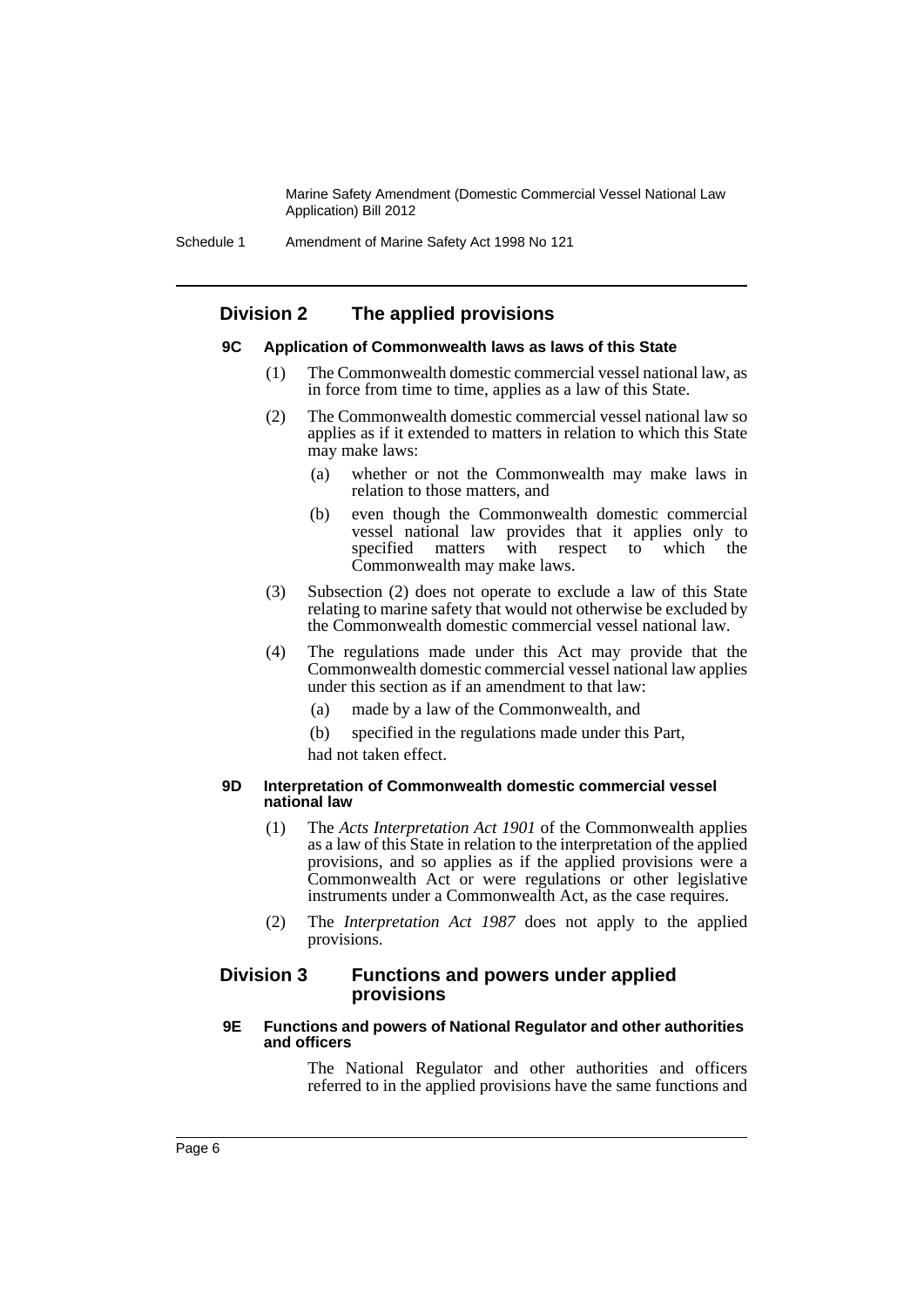Amendment of Marine Safety Act 1998 No 121 Schedule 1

powers under the applied provisions as they have under the Commonwealth domestic commercial vessel national law, as that law applies to the Commonwealth.

## **9F Delegations by the National Regulator**

Any delegation by the National Regulator under the Commonwealth domestic commercial vessel national law, as that law applies to the Commonwealth, is taken to extend to, and have effect for the purposes of, the corresponding provision of the applied provisions.

## **Division 4 Offences**

## **9G Object of this Division**

- (1) The object of this Division is to further the purpose of this Part by providing for an offence against the applied provisions to be treated as if it were an offence against a law of the Commonwealth.
- (2) The purposes for which an offence is to be treated as mentioned in subsection (1) include, for example (but are not limited to):
	- (a) the investigation and prosecution of offences, and
	- (b) the arrest, custody, bail, trial and conviction of offenders or persons charged with offences, and
	- (c) proceedings relating to a matter referred to in paragraph (a) or (b), and
	- (d) appeals and reviews relating to criminal proceedings and to proceedings of the kind referred to in paragraph  $(c)$ , and
	- (e) the sentencing, punishment and release of persons convicted of offences, and
	- (f) fines, penalties and forfeitures, and
	- (g) infringement notices in connection with offences, and
	- (h) liability to make reparation in connection with offences, and
	- (i) proceeds of crime, and
	- (j) spent convictions.
- (3) For the purposes of this Division, offences include contraventions for which a civil penalty may be imposed.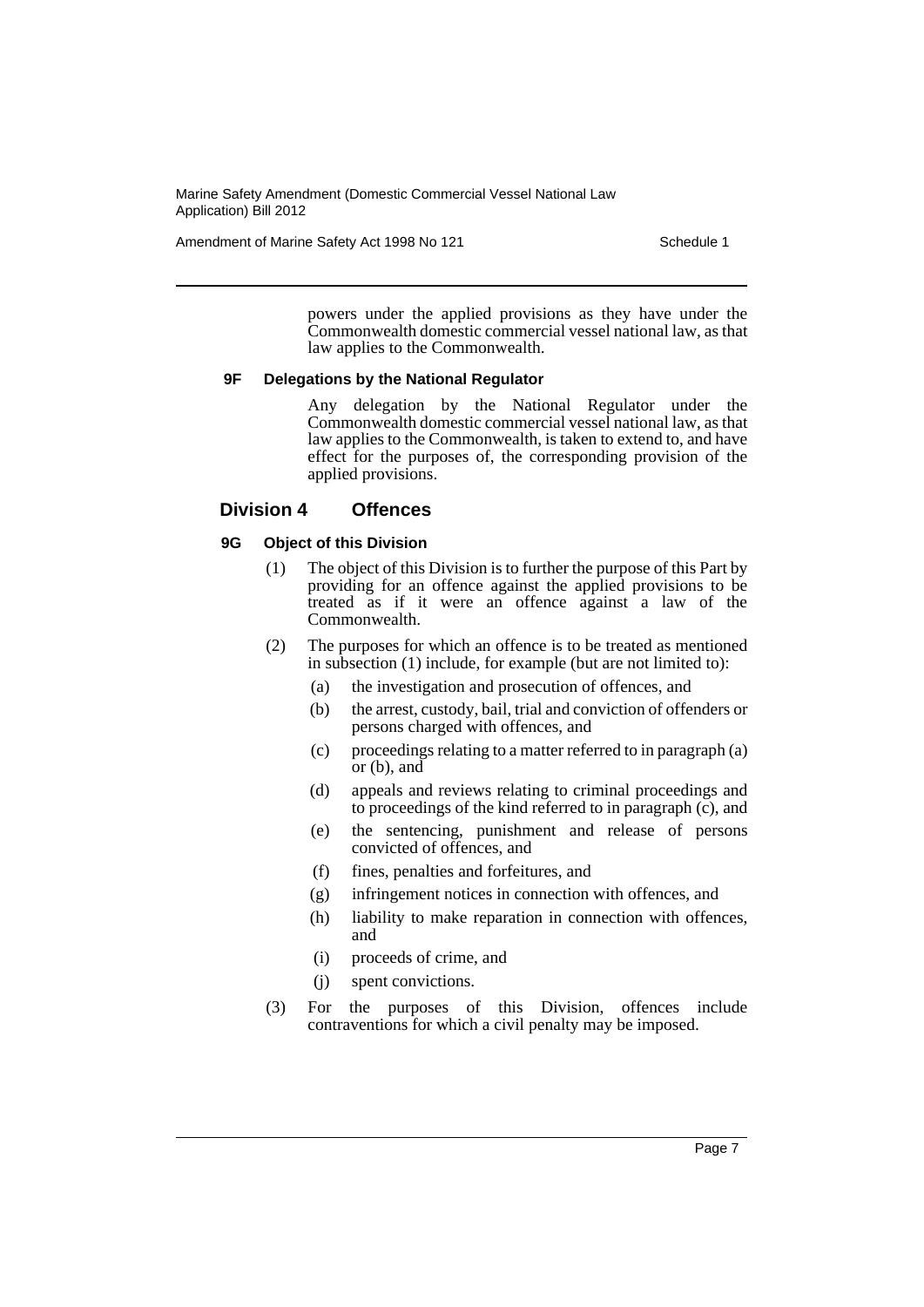Schedule 1 Amendment of Marine Safety Act 1998 No 121

#### **9H Application of Commonwealth criminal laws to offences against applied provisions**

- (1) The relevant Commonwealth laws apply as laws of this State in relation to an offence against the applied provisions as if those provisions were a law of the Commonwealth and not a law of this State.
- (2) For the purposes of a law of this State, an offence against the applied provisions:
	- (a) is taken to be an offence against the laws of the Commonwealth, in the same way as if those provisions were a law of the Commonwealth, and
	- (b) is taken not to be an offence against the laws of this State.
- (3) Subsection (2) has effect for the purposes of a law of this State except as provided by the regulations made under this Part.

#### **9I Functions and powers conferred on Commonwealth officers and authorities relating to offences**

- (1) A Commonwealth law applying because of section 9H that confers on a Commonwealth officer or authority a function or power in relation to an offence against the Commonwealth domestic commercial vessel national law also confers on the officer or authority the same function or power in relation to an offence against the corresponding provision of the applied provisions.
- (2) In performing a function or exercising a power conferred by this section, the Commonwealth officer or authority must act as nearly as practicable as the officer or authority would act in performing or exercising the same function or power in relation to an offence against the corresponding provision of the Commonwealth domestic commercial vessel national law.

## **9J No double jeopardy for offences against applied provisions**

If:

- (a) an act or omission is an offence against both the applied provisions and an offence against the Commonwealth domestic commercial vessel national law, and
- (b) the offender has been punished for that offence under the Commonwealth domestic commercial vessel national law,

the offender is not liable to be punished for the offence under the applied provisions.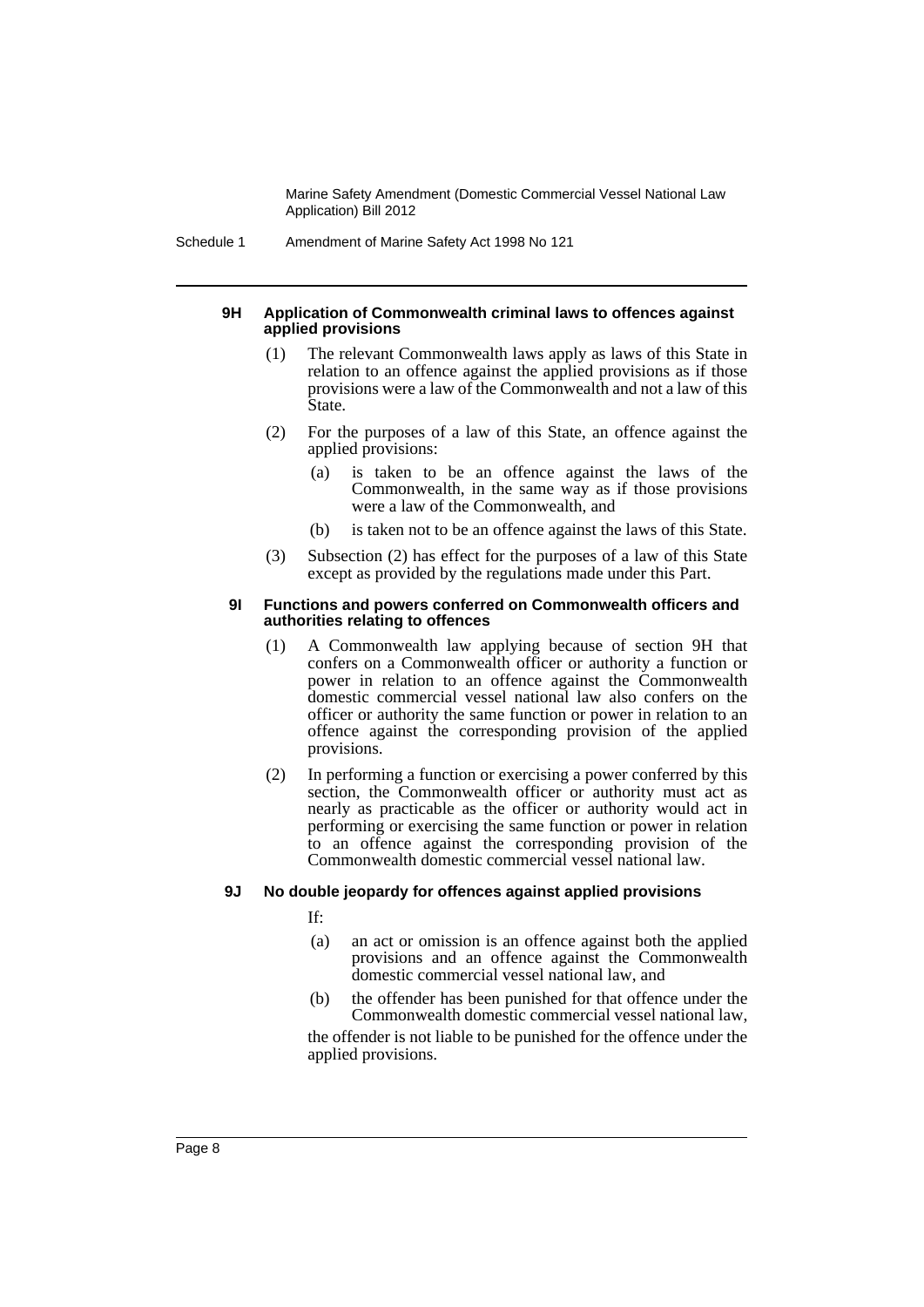Amendment of Marine Safety Act 1998 No 121 Schedule 1

# **Division 5 Administrative laws**

#### **9K Application of Commonwealth administrative laws to applied provisions**

- (1) The Commonwealth administrative laws apply as laws of this State to any matter arising in relation to the applied provisions as if those provisions were a law of the Commonwealth and not a law of this State.
- (2) For the purposes of a law of this State, a matter arising in relation to the applied provisions:
	- (a) is taken to be a matter arising in relation to laws of the Commonwealth in the same way as if those provisions were a law of the Commonwealth, and
	- (b) is taken not to be a matter arising in relation to laws of this State.
- (3) Subsection (2) has effect for the purposes of a law of this State except as provided by the regulations made under this Part.
- (4) Any provision of a Commonwealth administrative law applying because of this section that purports to confer jurisdiction on a federal court is taken not to have that effect.
- (5) For the purposes of this section, a reference in a provision of the *Administrative Appeals Tribunal Act 1975* of the Commonwealth (as that provision applies as a law of this State) to the whole or any part of Part IVA of that Act is taken to be a reference to the whole or any part of that Part as it has effect as a law of the Commonwealth.

#### **9L Functions and powers conferred on Commonwealth officers and authorities**

- (1) A Commonwealth administrative law applying because of section 9K that confers on a Commonwealth officer or authority a function or power also confers on the officer or authority the same function or power in relation to a matter arising in relation to the applied provisions.
- (2) In performing a function or exercising a power conferred by this section, the Commonwealth officer or authority must act as nearly as practicable as the officer or authority would act in performing or exercising the same function or power under the Commonwealth administrative law.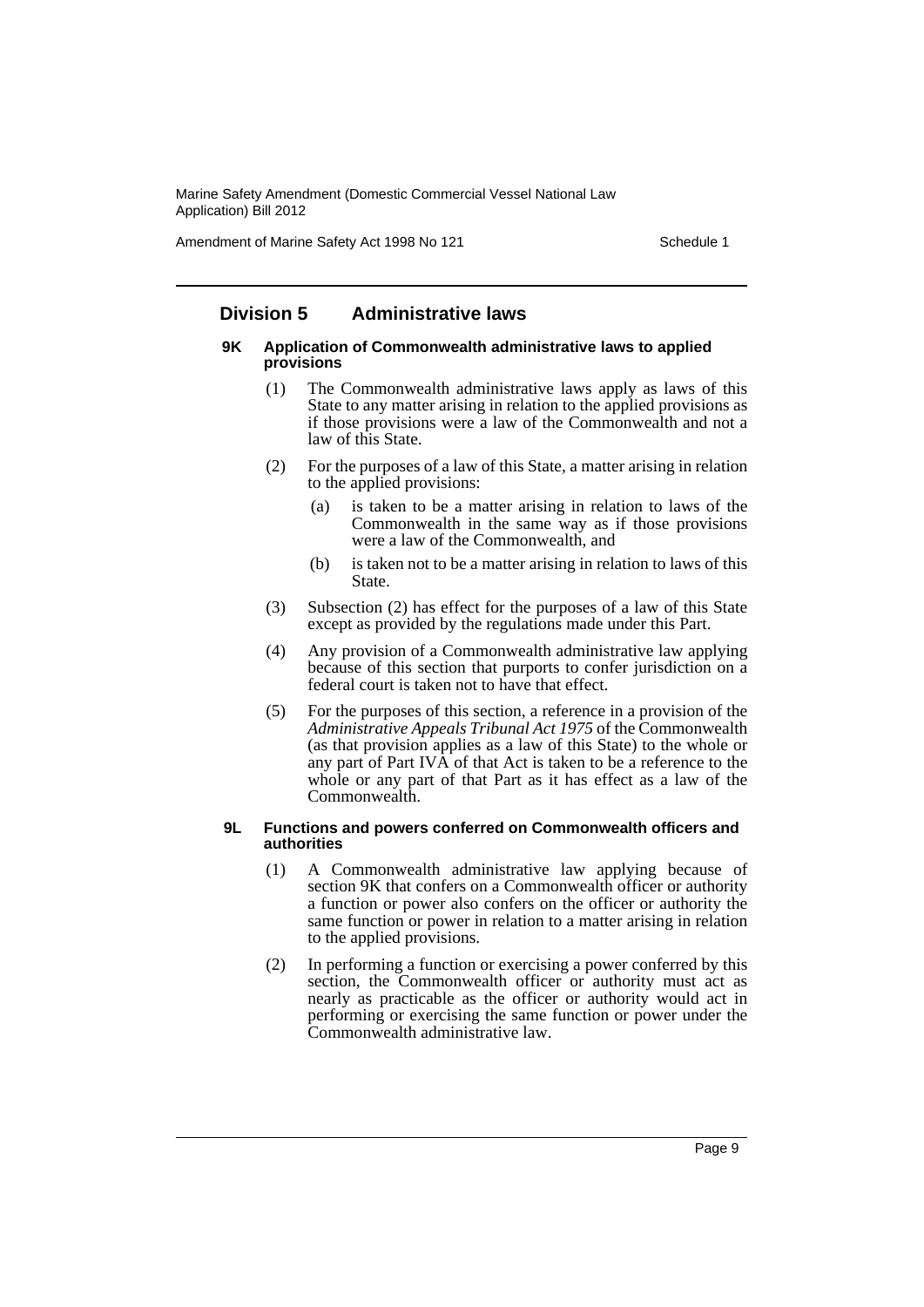Schedule 1 Amendment of Marine Safety Act 1998 No 121

## **Division 6 Fees and fines**

#### **9M Fees payable to officers or employees of State acting as delegates**

Regulations may be made under this Act for or with respect to fees payable to this State in relation to anything done under the Commonwealth domestic commercial vessel national law (as that law applies as a law of the Commonwealth), or under the applied provisions, by a delegate of the National Regulator, or an accredited person, who is an officer or employee of this State or an agency of this State.

## **9N Infringement notice fines**

- (1) Any amount paid to this State by the National Regulator under section 10 of the *Marine Safety (Domestic Commercial Vessel) National Law Act 2012* of the Commonwealth in relation to an infringement notice is payable into the Waterways Fund established under the *Ports and Maritime Administration Act 1995*.
- (2) Any amount payable by this State under section 10 (2) of the *Marine Safety (Domestic Commercial Vessel) National Law Act 2012* of the Commonwealth is payable out of that Fund.

#### **9O Fines, fees etc not otherwise payable to State**

- (1) All fees, penalties, fines and other money that, under the applied provisions, are authorised or directed to be payable by or imposed on any person (but not including an amount ordered to be refunded to another person) must be paid to the Commonwealth.
- (2) Subsection (1) does not apply to any fees referred to in section 9M.

## **Division 7 Miscellaneous**

## **9P Things done for multiple purposes**

The validity of a licence, certificate or other thing issued, given or done for the purposes of the applied provisions is not affected only because it was issued, given or done also for the purposes of the Commonwealth domestic commercial vessel national law.

## **9Q Reference in Commonwealth law to a provision of another law**

For the purposes of sections 9H and 9K, a reference in a Commonwealth law to a provision of that or another Commonwealth law is taken to be a reference to that provision as applying because of those sections.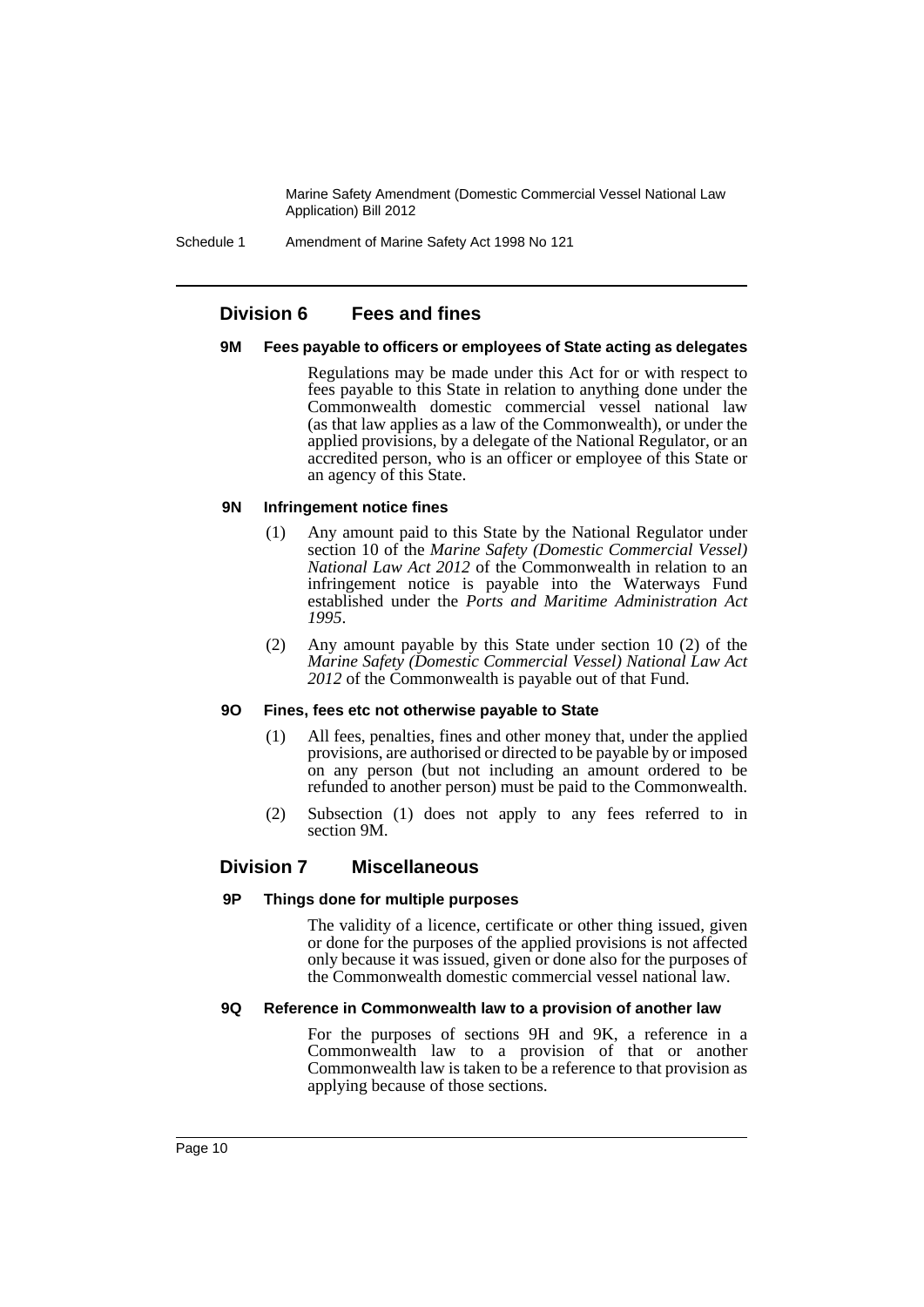Amendment of Marine Safety Act 1998 No 121 Schedule 1

#### **9R Regulations of this State**

The Governor may make regulations, not inconsistent with this Act or the applied provisions, for or with respect to any matter that by this Part is required or permitted to be prescribed or that is necessary or convenient to be prescribed for carrying out or giving effect to this Part or the applied provisions.

**[8] Section 11 Speed limits, no wash zones and other restrictions on operation of vessels in navigable waters by display of notice**

Insert "or the National law" after "marine legislation" in section 11 (7).

**[9] Section 12 Restrictions on operation of vessels in navigable waters during special events by publication of notice**

Insert "or the National law" after "marine legislation" in section 12 (7).

**[10] Section 16 Removal of obstructions in navigable waters**

Insert "or the National law" after "marine legislation" in section 16 (1) (b).

**[11] Section 28A Cancellation and suspension of marine safety licences**

Insert at the end of the section: **Note.** Section 135A deals with National licences.

**[12] Section 29 Types of marine safety licences**

Omit section 29 (b) and (d).

**[13] Section 31 Conditions of licences**

Omit the note to the section.

**[14] Section 39 Cancellation and suspension of licences by court in connection with offence**

Omit "see section 27." from the note.

Insert instead "see section 28A. Section 135A deals with National licences."

**[15] Section 49 Vessels requiring State registration** Omit "commercial and recreational" from section 49 (1).

# **[16] Clause 49 (2)**

Omit "*registrable vessel*". Insert instead "*State registrable vessel*".

## **[17] Section 50 Vessels exempt from registration**

Omit section 50 (1).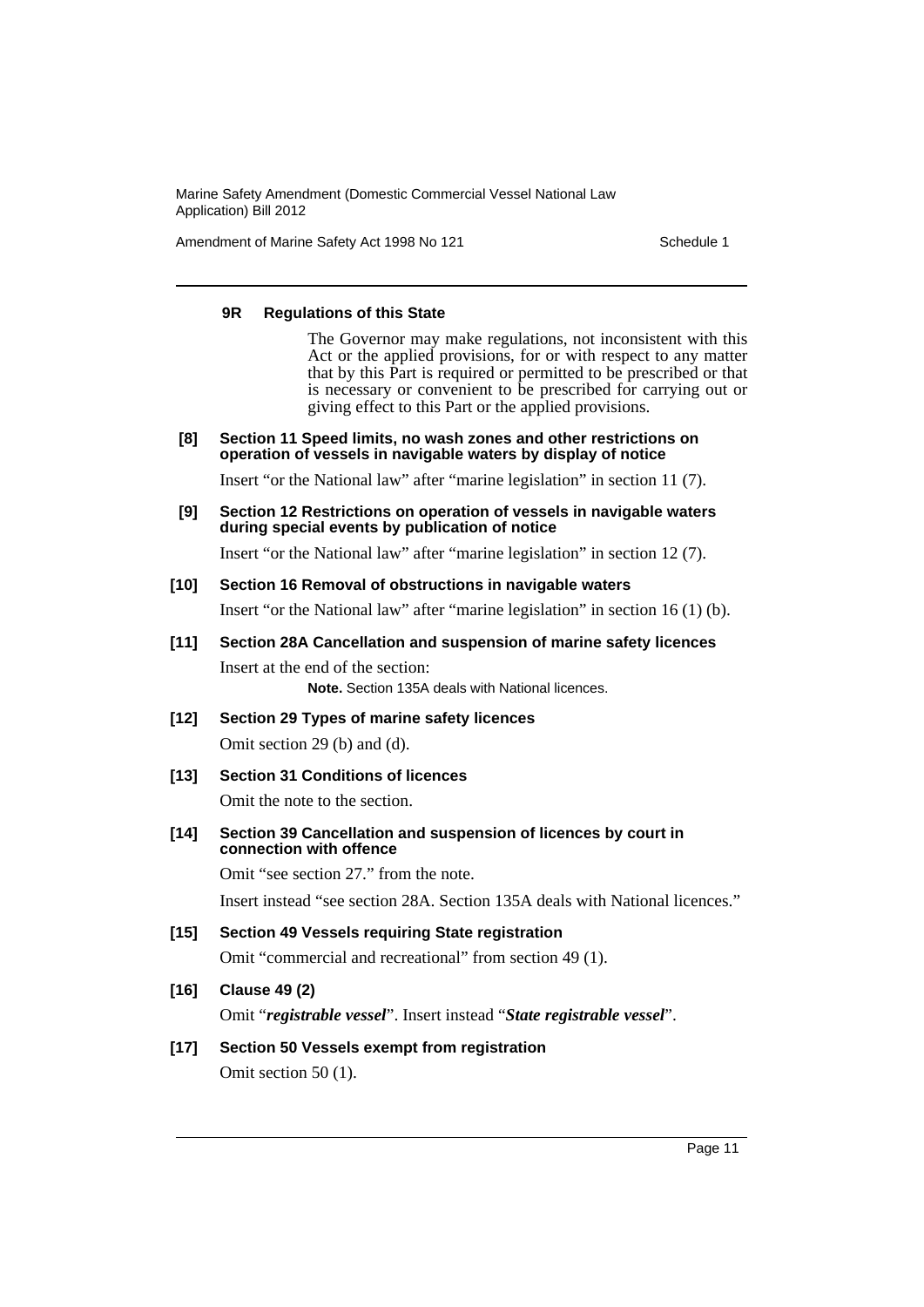Schedule 1 Amendment of Marine Safety Act 1998 No 121

## **[18] Section 51 Offence to operate unregistered vessel**

Omit "registrable vessel" wherever occurring. Insert instead "State registrable vessel".

**[19] Part 5, Division 3**

Omit the Division.

**[20] Part 5, Division 4**

Omit the Division.

## **[21] Section 64 Exemption from requirement to hold boat driving licence**

Omit "under this Act" from section 64 (2) (a). Insert instead "under the National law".

## **[22] Section 65 Recognised marine safety licences**

Omit ", a survey certificate or a certificate of competency" from section 65 (1).

## **[23] Section 124 General provisions relating to functions under this Division** Insert after section 124 (2):

(3) A function exercisable by an authorised officer under this Division to make inquiries of any person or to require a person to supply information, answer questions or produce documents or other things extends to making any such inquiries or requirements to determine whether a vessel is a commercial vessel.

## **[24] Section 135A**

Insert after section 135:

#### **135A Suspension or cancellation of licences by court in connection with offence**

- (1) A court may recommend to the National Regulator or a delegate of the National Regulator that the National Regulator take any of the following actions in relation to a person convicted of an offence against this Act:
	- (a) suspend for a specified period or cancel a National licence that the person holds,
	- (b) disqualify the person from holding or obtaining a National licence for a specified period.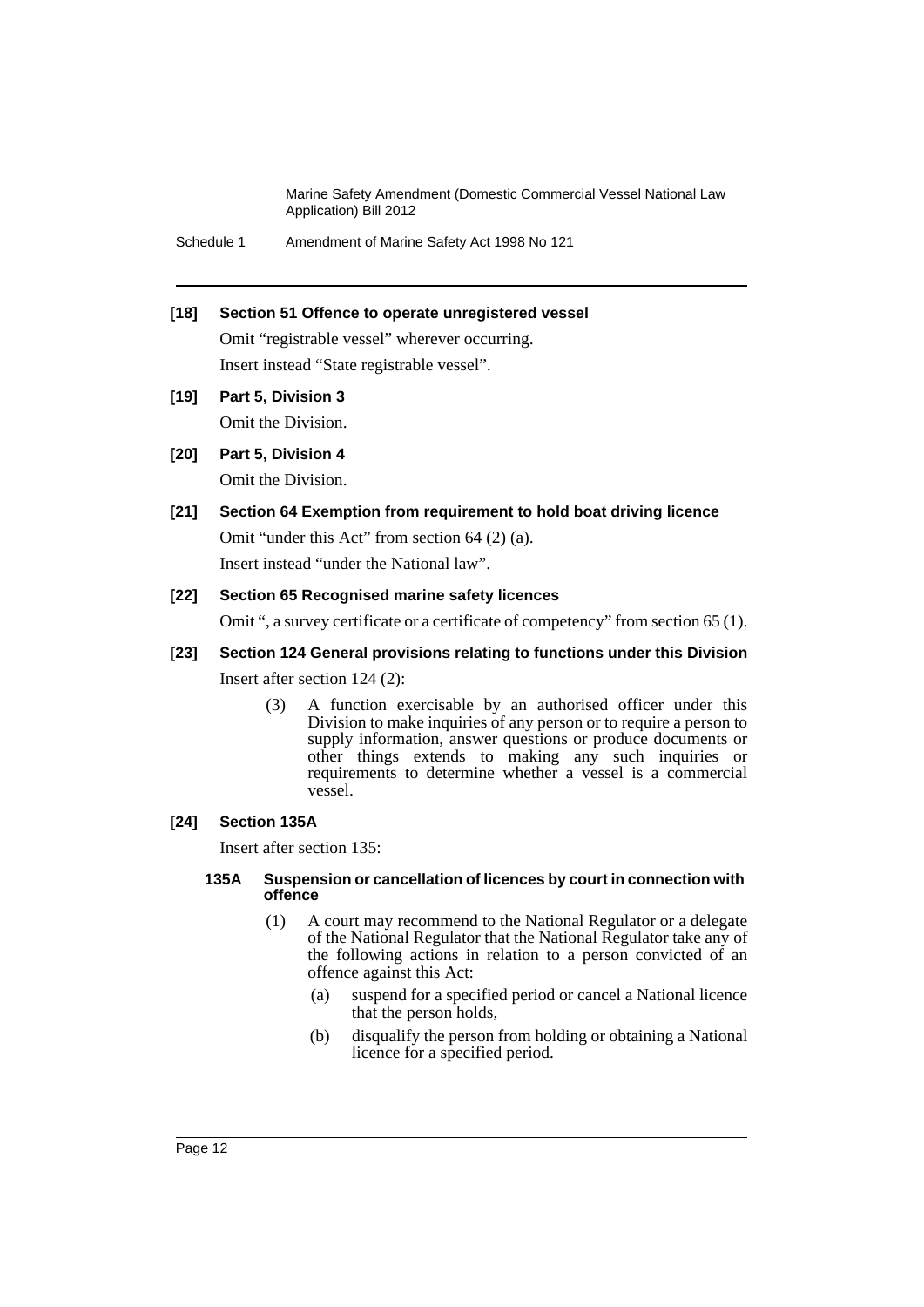Amendment of Marine Safety Act 1998 No 121 Schedule 1

- (2) A recommendation may be made under this section only if similar action could be taken under this Act to cancel or suspend a marine safety licence of a person convicted of the same offence or disqualify such a person from holding a marine safety licence.
- (3) A court may make a recommendation under this section in addition to imposing any penalty for the offence concerned.

## **[25] Section 138 Adoption of codes, standards, treaties and other documents**

Omit "adopted by the Australian Transport Council as referred to in section 427 of the *Navigation Act 1912* of the Commonwealth" wherever occurring in section  $138(2)$  (a) and (b).

Insert instead "within the meaning of the National law".

## **[26] Section 139 Exemptions**

Omit ", 53, 57" from the note.

**[27] Section 140 Children employed on vessels—ILO Convention No 58** Omit the section.

## **[28] Schedule 4 Savings, transitional and other provisions**

Insert at the end of clause 1 (1):

any other Act that amends this Act

## **[29] Schedule 4, clause 1 (4) (c)–(e)**

Insert after clause 1 (4) (b):

- (c) construing all references in this Act or the regulations, or specified references, to marine safety licences or a particular type of marine safety licence as meaning, or including a reference to, a certificate or other authorisation, or a particular type of certificate or other authorisation, issued under the National law,
- (d) continuing on the effect of any specified provision of this Act that has been repealed by the *Marine Safety Amendment (Domestic Commercial Vessel National Law Application) Act 2012* and of specified regulations made under any such provision,
- (e) any matter of a savings or transitional nature that is consequent on the enactment or operation of the National law.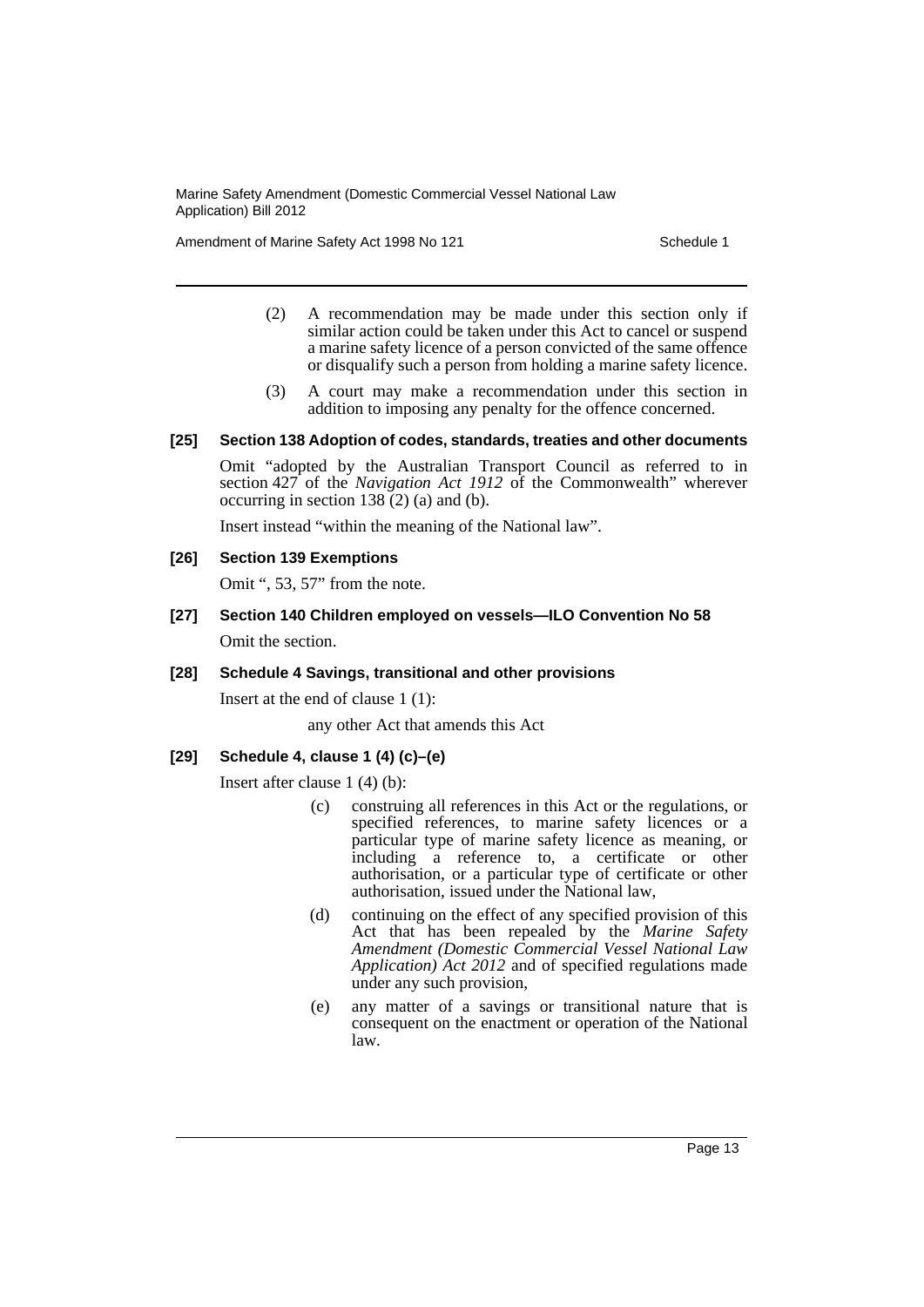# <span id="page-15-0"></span>**Schedule 2 Amendment of other Acts and regulations**

## **2.1 Co-operative Schemes (Administrative Actions) Act 2001 No 45**

**[1] Section 4 Co-operative schemes to which this Act applies—relevant State Acts**

Insert after section 4 (1) (a1):

(a2) Part 1A of the *Marine Safety Act 1998*, and

## **[2] Section 4 (1)**

Insert "or part of an Act" after "Act" where fifthly and sixthly occurring.

## **[3] Section 4 (2)**

Insert "or part of an Act" after "specified Act".

## **2.2 Federal Courts (State Jurisdiction) Act 1999 No 22**

## **[1] Section 3 Definitions**

Insert "or parts of Acts" after "following Acts" in the definition of *relevant State Act*.

## **[2] Section 3, definition of "relevant State Act"**

Insert after paragraph (f):

(f1) Part 1A of the *Marine Safety Act 1998*

#### **[3] Section 3, definition of "relevant State Act"**

Insert "or part of an Act" after "prescribed Act" in paragraph (i).

# **2.3 Fisheries Management (General) Regulation 2010**

## **[1] Clause 3 Interpretation**

Insert in alphabetical order in clause 3 (1):

*certificate of survey* means a certificate of survey in force under the National law (within the meaning of the *Marine Safety Act 1998*).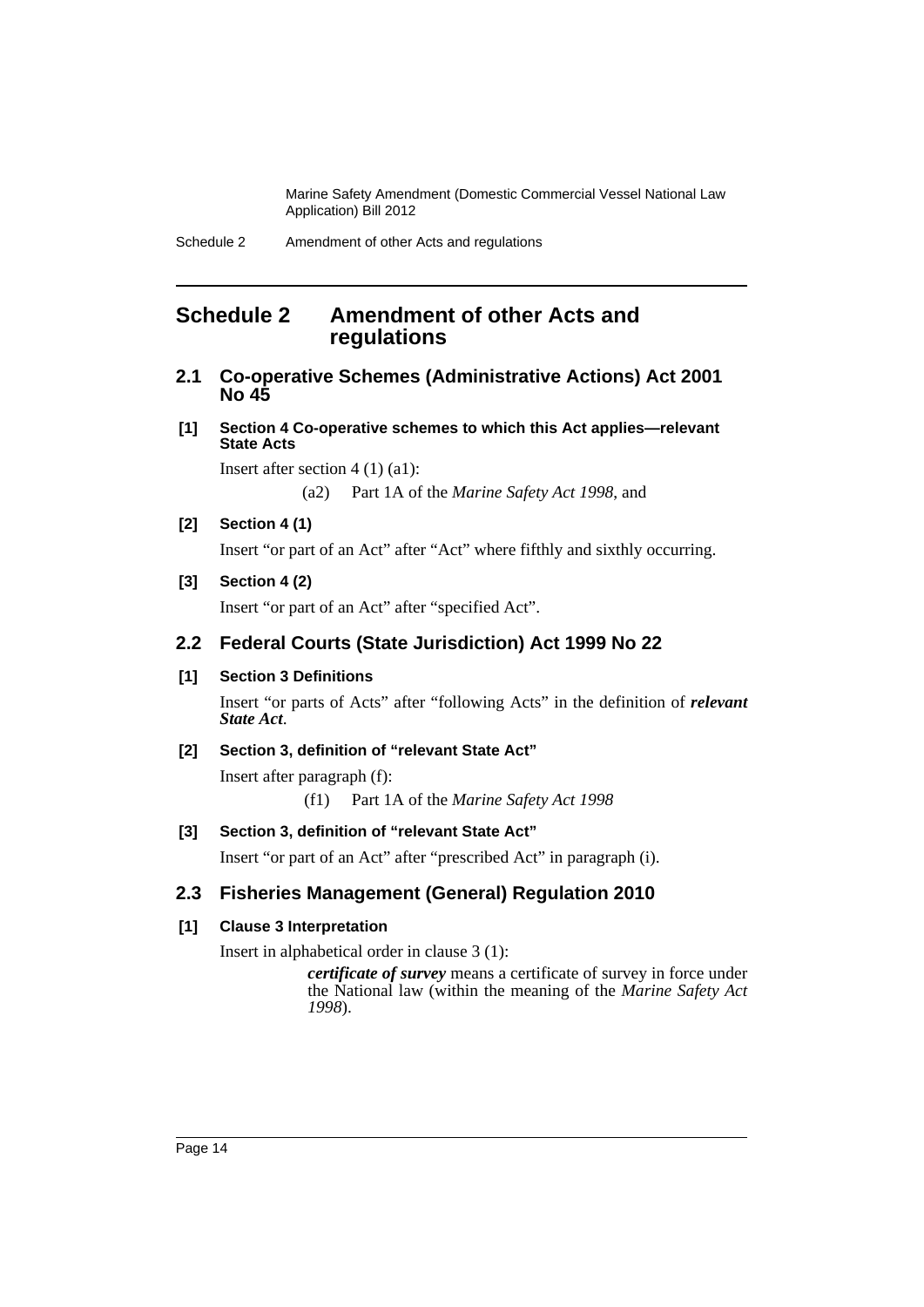Amendment of other Acts and regulations **Schedule 2** Schedule 2

## **[2] Clause 145 Compliance with maximum boat specifications**

Omit "survey certificate" wherever occurring in clause 145 (3). Insert instead "certificate of survey".

## **[3] Clause 222 Definitions**

Omit the definition of *certificate of survey* from clause 222 (1).

# **2.4 Housing Act 2001 No 52**

## **Section 69B Access to information for preventing, investigating or prosecuting fraud**

Omit "registrable vessels" from section 69B (1) (f). Insert instead "State registrable vessels".

## **2.5 Management of Waters and Waterside Lands Regulations— N.S.W.**

## **[1] Regulation 35 Classification of occupation licences and fees—boatshed or similar business activity etc**

Omit Regulation 35 (1) (a) (ii). Insert instead:

(ii) the subject of a certificate of operation under the National law (within the meaning of the *Marine Safety Act 1998*) that is in force and is applicable to the navigable waters concerned, or

## **[2] Regulation 35 (1) (f) (ii)**

Omit the subparagraph. Insert instead:

(ii) the subject of a certificate of operation under the National law (within the meaning of the *Marine Safety Act 1998*) that is in force and is applicable to the navigable waters concerned, or

## **[3] Regulation 35 (1) (f) (iii)**

Omit "*Water Traffic Regulations—N.S.W.*".

Insert instead "*Marine Safety (General) Regulation 2009*,".

## **[4] Regulation 120 Application of section 30D—prescribed offences under the Commercial Vessels Act 1979**

Omit the Regulation.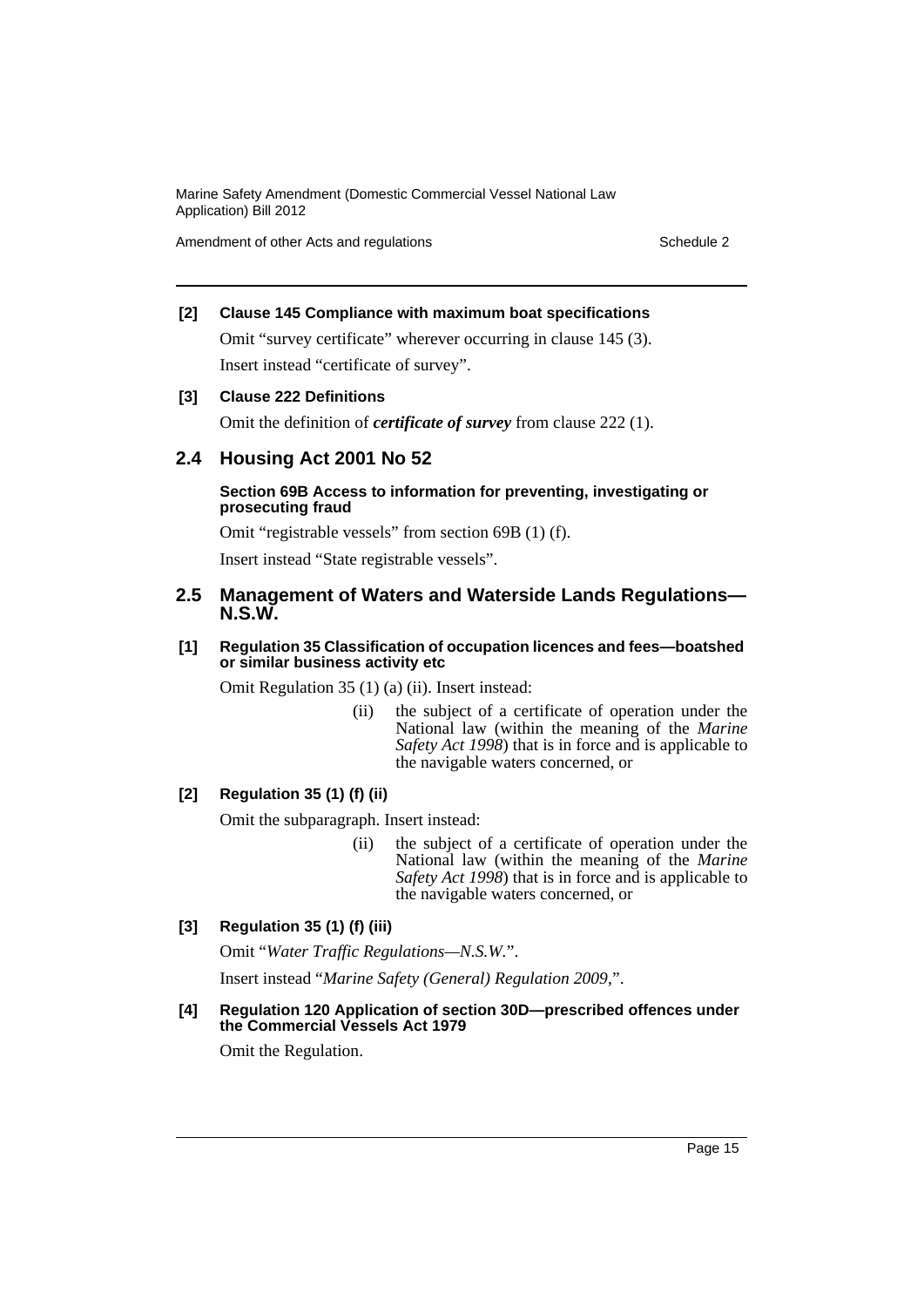Schedule 2 Amendment of other Acts and regulations

# **2.6 Marine Pollution Act 2012 No 5**

## **Section 248 Service of instruments (except in proceedings for offences)**

Omit "the marine legislation" wherever occurring in section 248 (1) (d) and (3).

Insert instead "this Act".

## **2.7 Marine Pollution Regulation 2006**

## **[1] Clause 25 Definitions**

Omit "clause 14 of the *Marine Safety (Commercial Vessels) Regulation 2010*" wherever occurring in the definitions of *Class 1 commercial vessel* and *Class 4 commercial vessel*.

Insert instead "the National law within the meaning of the *Marine Safety Act 1998*".

## **[2] Clause 29A**

Insert after clause 29:

#### **29A Certificates relating to holding tanks**

The owner of a vessel in which a holding tank is installed in compliance with clause 29 must ensure that the vessel is not used for commercial purposes unless:

- (a) the owner has obtained a report in writing by a naval architect or other suitably qualified person certifying that the holding tank complies with the requirements of that clause and that the stability of the vessel has not been, and is unlikely to be, affected adversely in a material way by the installation and intended use of the holding tank, and
- (b) that report has been submitted to the Authority and the Authority has acknowledged receipt of the report in writing to the owner.

Maximum penalty: 50 penalty units.

## **2.8 Maritime Services Act 1935 No 47**

#### **Section 30D Penalty notices for certain offences**

Omit section 30D (1) (a), (c) and (d).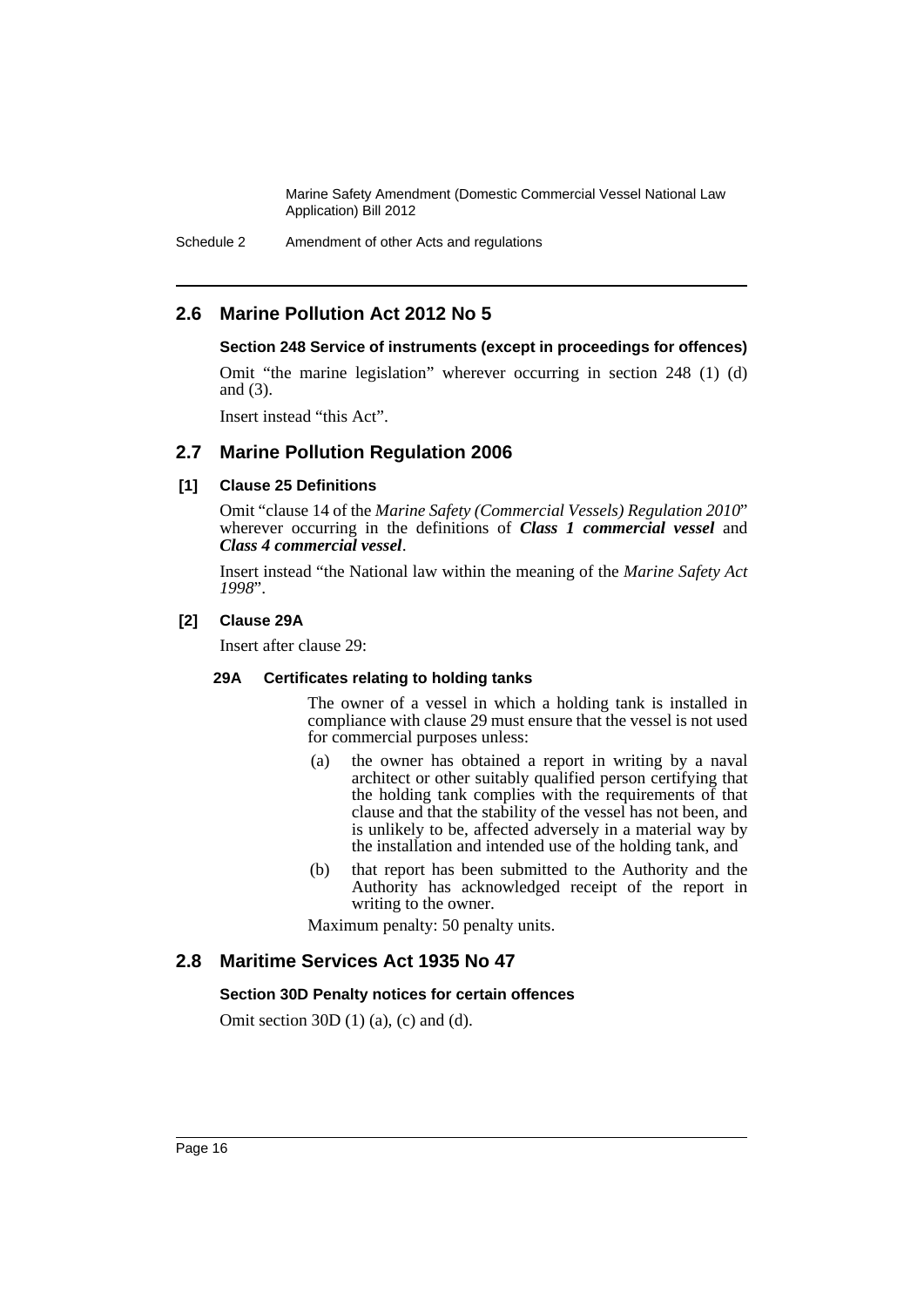Amendment of other Acts and regulations **Schedule 2** Schedule 2

# **2.9 Navigation Act 1901 No 60**

## **Section 3 Definitions**

Omit the definitions of *certificate* and *surveyor* from section 3 (1).

## **2.10 Passenger Transport Act 1990 No 39**

- **[1] Section 46A Provision of information relating to safety to regulator** Omit "or ferry" wherever occurring in section 46A (1) and (2).
- **[2] Section 46AA Provision of information to Chief Investigator** Omit "or ferry".
- **[3] Section 46B Persons must report notifiable occurrences** Omit "or ferry" from section 46B (1).

# **[4] Section 46H Inspections by regulator of bus services**

Omit "or ferry" from section 46H (1).

## **[5] Section 46H (1B)**

Insert before section 46H (2):

(1B) TfNSW may cause inspections to be carried out to ensure that a person who carries on a public passenger service by means of a ferry is complying with the terms of the person's service contract under this Act.

## **[6] Section 53D Ferry operators to have approved safety management systems**

Omit the section.

## **2.11 Passenger Transport (Drug and Alcohol Testing) Regulation 2010**

## **Clause 29 Operator to notify regulator of certain matters**

Omit "the Maritime Authority" from paragraph (b) of the definition of *regulator* in clause 29 (1).

Insert instead "Roads and Maritime Services".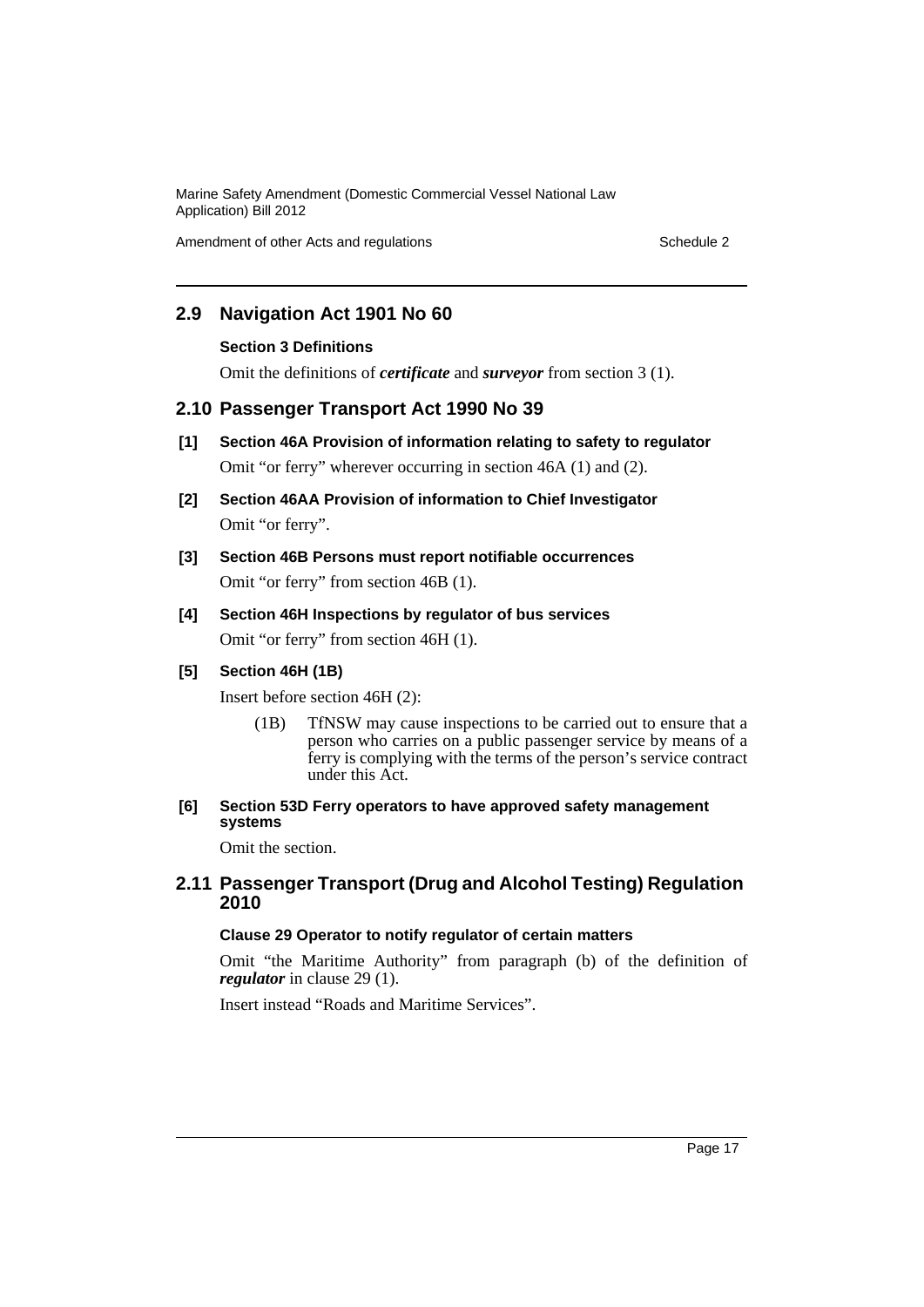## **2.12 Passenger Transport Regulation 2007**

## **[1] Clause 211 Condition of ferries**

Omit the clause.

- **[2] Clause 213 Notification of accidents and incidents** Omit the clause.
- **[3] Part 11 Special provisions relating to ferries** Omit Division 2.

## **[4] Schedule 3 Penalty notice offences**

Omit the matter relating to clauses 211 and 214 –216 from Part 2.

## **2.13 Ports and Maritime Administration Act 1995 No 13**

## **[1] Section 3 Definitions**

Omit the definition of *commercial vessel* from section 3 (1). Insert instead:

> *commercial vessel* has the same meaning as in the *Marine Safety Act 1998*.

## **[2] Section 3 (1), definition of "National law"**

Insert in alphabetical order:

*National law* has the same meaning as in the *Marine Safety Act 1998*.

**[3] Section 26A Minister may enter into contract for provision of pilotage services not provided by Port Corporation**

Insert "or the National law" after "marine legislation" wherever occurring in section 26A  $(4)$  and  $(5)$   $(h)$ .

#### **[4] Section 34 Maritime Advisory Council**

Insert "or the National law" after "marine legislation" in section 34 (4) (a).

## **[5] Section 41 Functions of Authority**

Insert after section 41 (1) (a):

(b) to exercise functions in relation to the implementation of the National law,